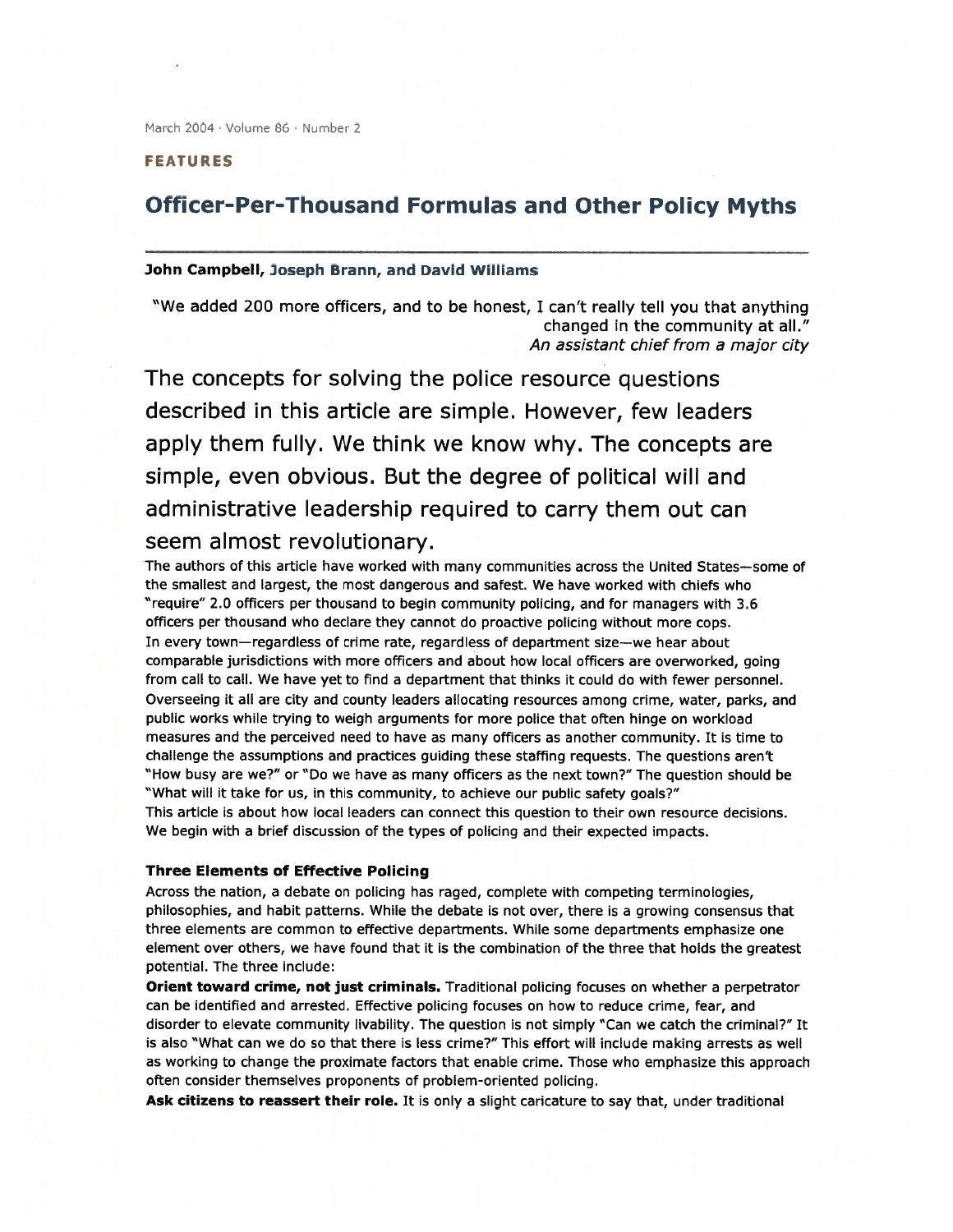policing, responsible citizens are seen as naïve noncombatants whose job is to stay out of the way. Effective policing recognizes that when citizens understand and practice their role in keeping <sup>a</sup> neighborhood safe, then community safety and livability will improve.

In too many local governments today, the concep<sup>t</sup> that police and citizens are par<sup>t</sup> of one continuum, sharing <sup>a</sup> common set of duties in the interest of community welfare, has become <sup>a</sup> fading memory. In many localities, however, the idea of reasserting this shared responsibility and moving away from the myth of 911 as <sup>a</sup> cure-all is beginning to take root.

Champions of this strategy often consider themselves proponents of neighborhood watch programs and community partnerships. Some use the term "community policing" to describe community partnering efforts, while we use the term to encompass <sup>a</sup> more comprehensive definition of effective policing.

Assume responsibility. Surprising as it may sound, we still hear from police managers or officers who insist that police cannot influence the local crime rate. Yet effective policing hinges on <sup>a</sup> willingness to take personal responsibility for the level of crime in <sup>a</sup> community. One oft-cited example in police accountability is New York City's CompStat model. The approach makes use of crime analysis, examines crime trends, and requires commanders to develop strategies accordingly. In the authors' view, the core innovation in New York was not any one technique but the commitment made to establishing an accountable mindset.

In most communities, the debate continues over the value of these three elements. Confusion about the role of citizens and skepticism about problem solving can still be found, but arguments in favor of these two elements have gained ground. Curiously, acceptance of the third element, accountability, has met with the most resistance. Yet this third element must be in place for the power of the other two to be realized.

If this is the direction in which your community desires to move, then read on for <sup>a</sup> discussion of police resource decisions. Here is <sup>a</sup> hint to start with: Running <sup>a</sup> department on the principles of accountability, problem solving, and the ability to ensure citizen involvement does not have to cost <sup>a</sup> penny more.

### Accountable Decision-Making Model

Ideally, resource decisions should hinge on these three questions:

- • Are we achieving the results desired in the community? If yes, make no change, or consider reducing resources. If no, ...
- • Are we using our resources efficiently? If no, improve managemen<sup>t</sup> first. Adding resources to an ineffective system will cause little change, as in the popular definition of insanity: doing the same thing repeatedly while expecting <sup>a</sup> different result. Once resource use has been optimized, then .
- • Given that our organization is using its resources well, how much closer to the community goal can we move with <sup>a</sup> given amount of added resources? And is this benefit worth the cost (including the need to trim other budgets or defer other tasks)?

These questions must be asked, and answered, in order. Note that these questions are unrelated to officer-per-thousand measures or measures of relative workload. This is because such counting methods do not correlate well with crime rates. Consider the cases of these three cities: [1]

1. New York City enjoyed comparatively low crime rates and saw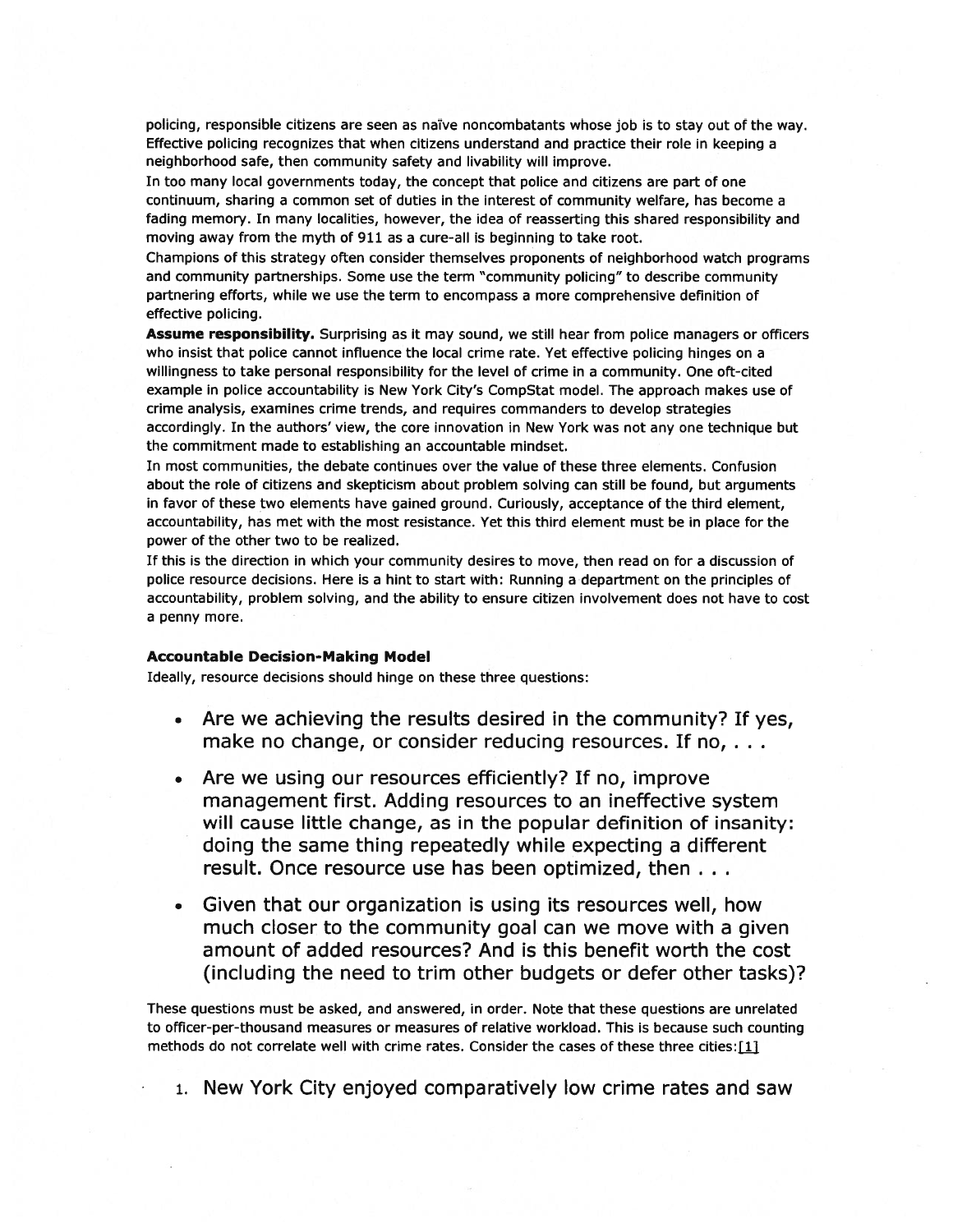substantial drops in crime during the latter half of the 1990s. It had <sup>a</sup> ratio of about 5.0 officers per thousand during the time period—the second-highest ratio in the nation among larger cities.

- 2. San Diego, whose overall crime index and rate of crime reduction closely matched New York's in the late 1990s, had <sup>a</sup> ratio of 1.7 officers per thousand, one of the lowest ratios among the 30 largest cities. It enjoyed approximately equal success with fewer than half of the officers per thousand.
- 3. Portland, Oregon, where the crime rate was higher than both San Diego's and New York's, saw large crime reductions in the late 1990s, with an officer-per-thousand ratio close to 2.0.

These changes are not simply byproducts of generalized national trends. Unfortunately, it is easy to find other big cities with staffing levels similar to those given here that saw smaller changes during the same time period.

Similar issues are evident in smaller towns. In one review conducted of cities that are home to "Big 12" Conference universities, we found these results.

There is a point, well before zero crime, at which a community consensus is reached that.. <sup>a</sup> community would rather spend on other priorities or enjoy lower taxes than pay for additional increments of safety. In the year 2000, Waco, Texas, had 1.9 officers per thousand and, based on reported crime data, had the highest crime rate among the Big 12 cities. Norman, Oklahoma, had the lowest officer

ratio (1.3) and ye<sup>t</sup> one of the lowest crime rates. Lubbock, Texas, reported the fastest-increasing crime trend and <sup>a</sup> ratio of 1.5 per thousand.

Two of the better performers in terms of trends—Boulder, Colorado, and Columbia, Missouri—are listed by the Bureau of Justice Statistics as having 1.7 and 1.6 officers per thousand, respectively. Big city or small, no meaningful correlation has been found between the number of officers and the crime rate.

What do the more successful communities have in common? Certainly not the relative sizes of their police forces. If <sup>a</sup> community wishes to reduce crime, additional officers can help only when added to an effective, mission-focused department, one that has instilled throughout the organization an accountability for community livability and for the level of crime. The following steps outline how these concepts can guide staffing choices.

### Step 1. Set Community Goals

Take this pop quiz: Name the top three community goals your police department intends to achieve this year. Now, name the community goals your department plans to accomplish within three to five years. Your answers should be automatic. Effective organizational managemen<sup>t</sup> begins with <sup>a</sup> clear focus on <sup>a</sup> shared mission and <sup>a</sup> concrete set of goals.

Without <sup>a</sup> clear set of measurable, community-oriented goals, <sup>a</sup> sort of "mission drift" sets in. Activities within units and divisions develop around diverse agendas, and coordination among units becomes difficult. Frustration with department management, among both officers and citizens, climbs.

Curing such dysfunction requires strong leaders who can reignite <sup>a</sup> mission-driven approach. Doing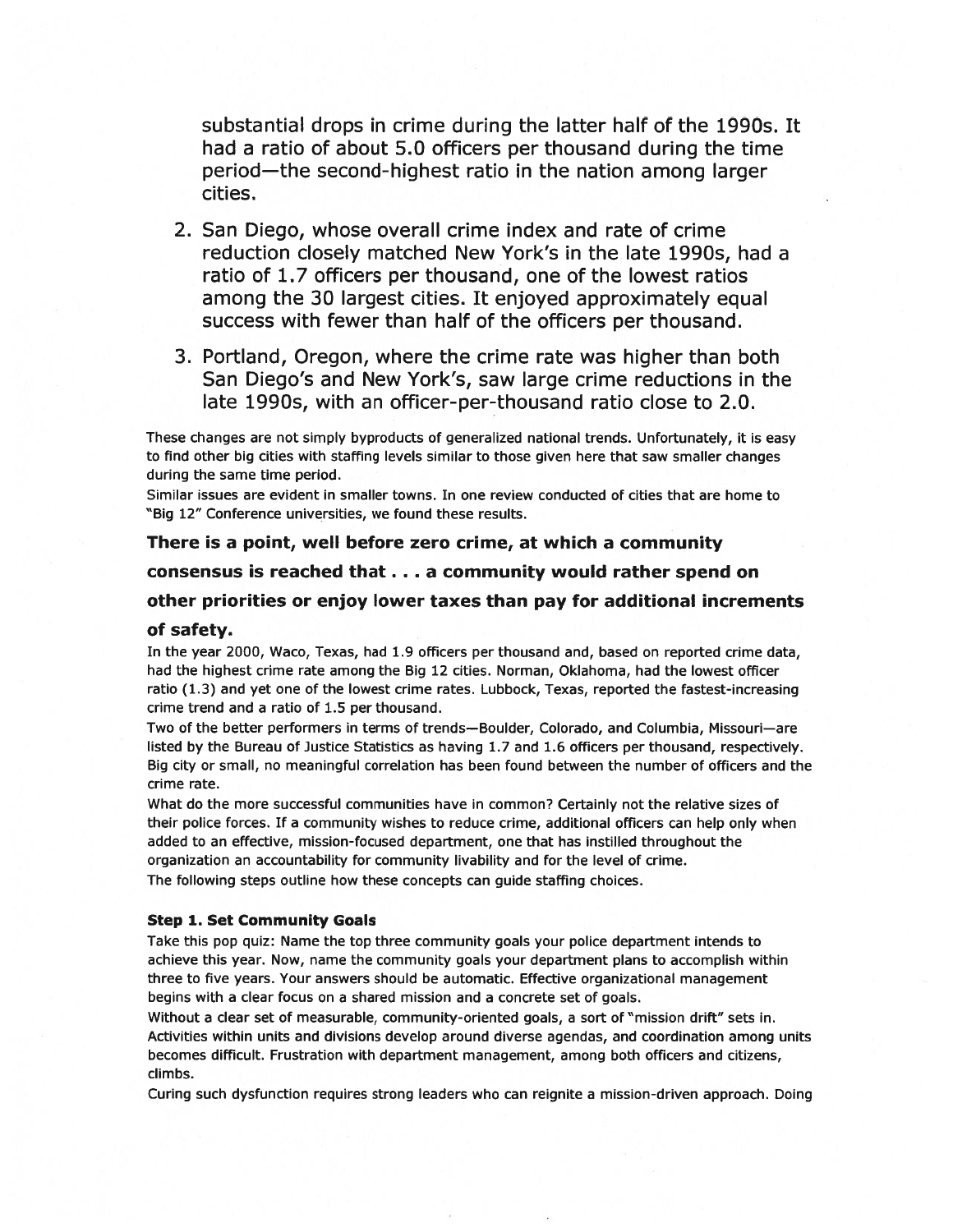the heavy lifting necessary to achieve this cure, which requires both cooperative <sup>p</sup>lanning and leadership directive, is <sup>a</sup> first step toward effective policing.

Success also hinges on developing goals in partnership with the community served. Goals developed at the stroke of <sup>a</sup> pen by <sup>a</sup> police chief or <sup>a</sup> civilian administrator are often changed just as quickly and do not reflect <sup>a</sup> shared commitment from the citizenry.

Further, to be effective, goals must define <sup>a</sup> desired outcome, not an intended process. For instance, "Reduce crime and fear in <sup>a</sup> specific area by <sup>X</sup> percent" is <sup>a</sup> legitimate goal. "Do more problem solving" may be <sup>a</sup> grea<sup>t</sup> strategy to suppor<sup>t</sup> the goal, but it is not the goal.

Significantly, the goal is also not the absence of crime. There is <sup>a</sup> point, well before zero crime, at which <sup>a</sup> community consensus is reached that the marginal return is not worth the cost—that is, that <sup>a</sup> community would rather spend on other priorities or enjoy lower taxes than pay for additional increments of safety. The relevant questions, therefore, are "What is acceptable?" and "What are we willing to do to achieve it?"

Also, the question is not "How does our crime rate compare with those of other cities?" This question, like its companion, "How does our officer-per-thousand ratio compare?," is not relevant. These are stand-ins, easier to answer than the real question: "What is the vision we have for our community, and what will it take to ge<sup>t</sup> there?"

#### Step 2. Review Efficiency

If your law enforcement leaders tell you that, with added resources, they will improve livability and reduce crime in specific neighborhoods by predicted amounts, you may have <sup>a</sup> department ready to make grea<sup>t</sup> use of the new resources. If police officials ask managers for more officers without promising <sup>a</sup> community benefit, however, an efficiency review may be in order.

The challenge lies in determining whether resources are being used well. This task often requires better use and additional development of managemen<sup>t</sup> information. And because managemen<sup>t</sup> information is often poorly aligned with goals, assessing effectiveness is best done in three phases: 1) act on what is already known, 2) make better use of existing information, and 3) develop measures for untracked goals.

Here's how it works:

### Act on What Is Already Known

This work can happen the moment your goals are clear. No new data are required. This is simply <sup>a</sup> frank, clear-eyed assessment of current practices. For effective managers, the territory is familiar:

- Align tasks for greater accountability. For example, many agencies change priorities so that patrol supervisors and officers no longer focus only on activities during <sup>a</sup> shift, but also assume ongoing responsibility for results in <sup>a</sup> specific neighborhood.
- • Infuse <sup>a</sup> "mission focus" throughout the organization. We have spoken with chiefs and sheriffs who realize that they have become so mired in administrative issues that they no longer ask commanders to account for crime trends and other public safety concerns. If leaders do not routinely ask their subordinates to account for community safety, then adding resources will not help.
- • Review and improve community contact points. The contact points (calls for service, drug complaints, and others) are critical opportunities. To the degree that such contacts leave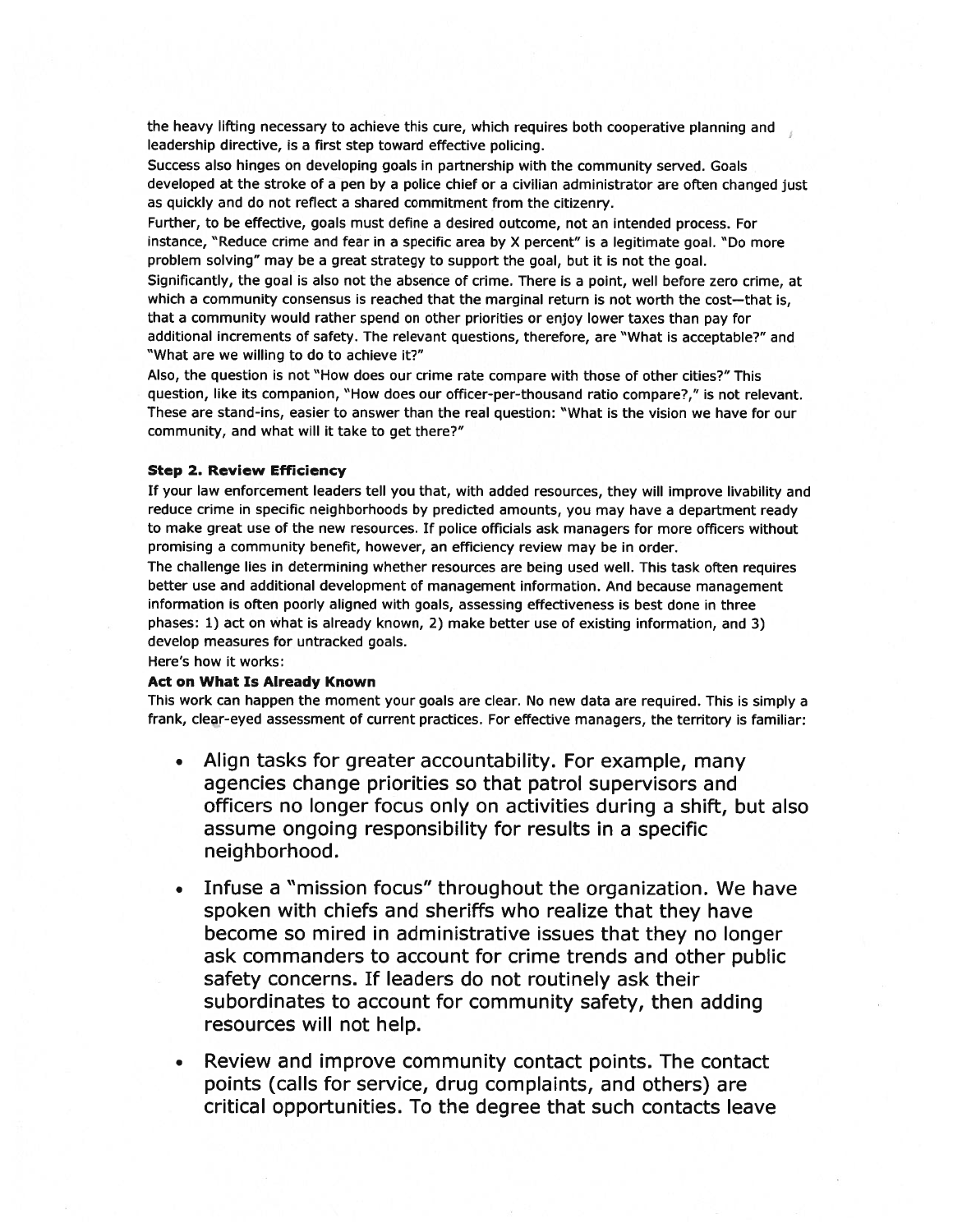citizens without <sup>a</sup> sense of what else they can do to improve neighborhood livability, the best crime-fighting resource that any community has will further atrophy.

- Evaluate responses to false alarms, repea<sup>t</sup> calls to the same location, repea<sup>t</sup> calls involving the same parties, and other tasks that do not advance the mission efficiently.
- • Assess training, recruitment, performance, and promotion standards. As <sup>a</sup> simple example, the officer whose performance is measured in the number of tickets written is not motivated to make an intersection safer. We have seen multiple instances in which officers reduce crime through problem solving ye<sup>t</sup> earn negative reviews because their arrest or citation counts are down.

### Make Better Use of Existing Information

The next section of the efficiency review involves making <sup>a</sup> better analysis of available data. Examples are:

### Patrol Deployment

A key resource is discretionary patrol time, or the time available for officers to make self-initiated stops, advise <sup>a</sup> victim in how to preven<sup>t</sup> the next crime, or call property owners, neighbors, or local agencies to repor<sup>t</sup> problems or reques<sup>t</sup> assistance. Understanding discretionary time, and how it is used, is vital. Yet most departments do not compile such data effectively. To be sure, this is not easy to do and, in some departments' may require improvements in managemen<sup>t</sup> information systems.

# If police officials ask managers for more officers without promising <sup>a</sup>

# community benefit, an efficiency review may be in order.

### Crime Analysis

This technique gives agencies <sup>a</sup> more accurate method of identifying crime patterns, hot spots, year-to-year trends, suspec<sup>t</sup> information, and community concerns. Yet crime analysis is not routine work at most departments and is used well by few. Crime analysis helps remove the intuitive guesswork and shift-to-shift differences in perceptions that can inhibit effectiveness.

### Set Measures for Untracked Goals

The third par<sup>t</sup> of the efficiency review involves measuring performance on goals for which data are not traditionally tracked. These statements reflect issues that many departments face:

- • We want to reduce the length of time for which chronic problems affect <sup>a</sup> neighborhood, but how will we know if we have succeeded? Do we have <sup>a</sup> method for counting hot spots and other chronic problems? Do we have <sup>a</sup> method for tracking how long they exist?
- • We want to work more closely with citizens and encourage them to ge<sup>t</sup> involved in problem solving. But how do we know if it is working? What indicators for involvement can we track?
- We say we want to reduce crime, as well as crime-enabling fear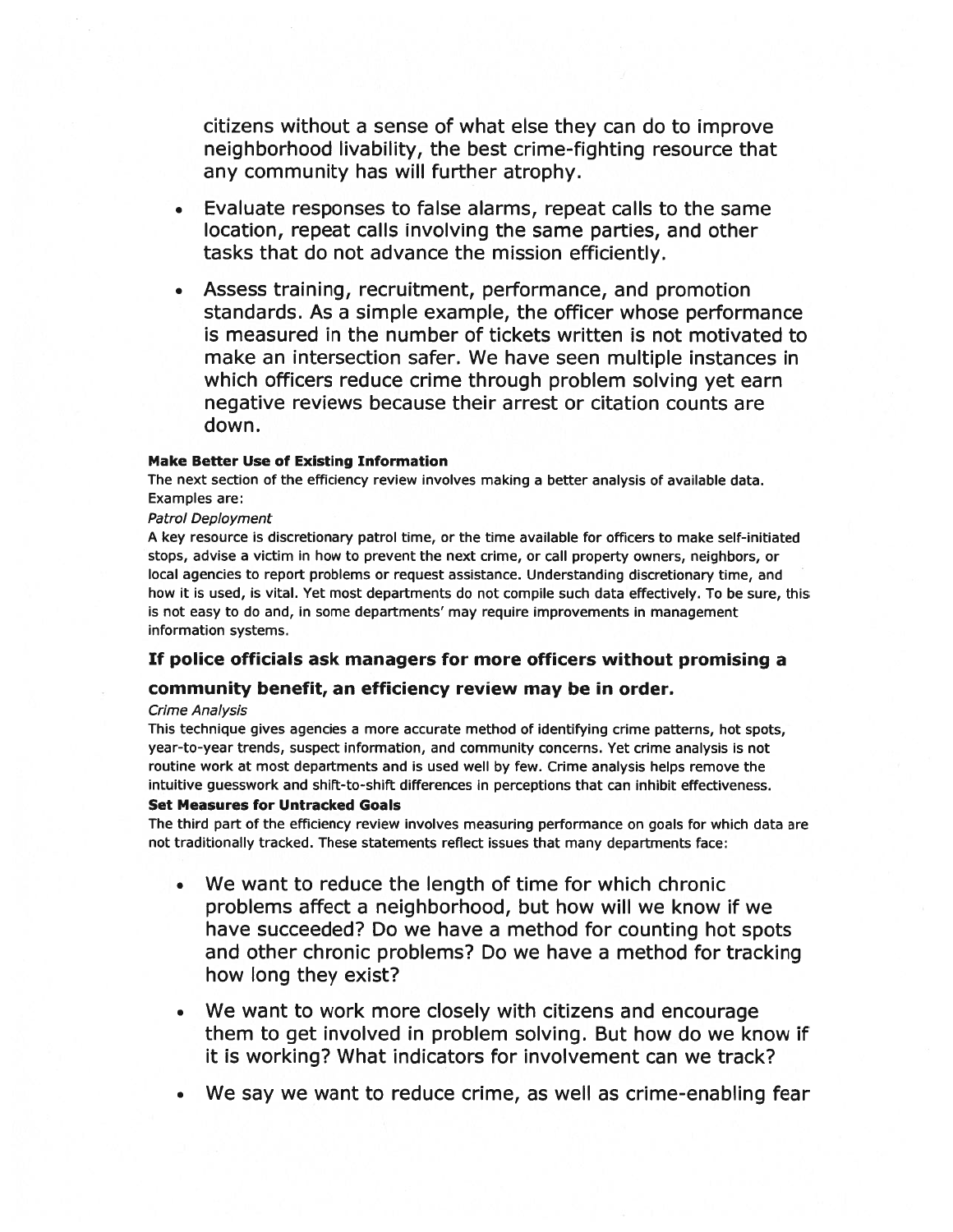and disorder. We can measure changes in reported crime, but what about the levels of these two factors? A department that tracks only call-response time and clearance rates will have difficulty in fulfilling <sup>a</sup> mission to cut crime and enhance livability.

To make communities safer, we must measure the complete picture of safety issues that matter most, ye<sup>t</sup> few departments do this well. While Uniform Crime Reporting (UCR) statistics are one indicator, relying exclusively on these data will miss societal changes that have occurred since UCR standards were adopted long ago.

### Step 3. Tie Recommendations to Results

being considered. With clear goals and an organization aligned to them, <sup>a</sup> department can more easily make recommendations to civilian leaders regarding the outcomes expected, based on the staffing level

the diagram found in Figure 1. Examples of key questions that police managemen<sup>t</sup> should consider when applying this model are shown in Figure 2. For these data points, the decision about what is acceptable must be made. The arbiter of acceptability should never be <sup>a</sup> police chief or local civilian leader alone. The answers gain legitimacy only when they are discussed openly with an involved community and policymakers. If the answers to the key questions call for improving certain unacceptable conditions, it is police management's job to determine how to ge<sup>t</sup> this job done. For example, managemen<sup>t</sup> may wish to boost discretionary patrol time, cut crime in <sup>a</sup> high-impact neighborhood, and increase citizen involvement. These will become outcomes that will guide resource decisions. Staffing increases should be considered only when managemen<sup>t</sup> can say reliably that such changes will advance these goals. At the conclusion of Step 3, local leaders will receive resource recommendations from police managemen<sup>t</sup> that are directly tied to anticipated results in the community—results that police managers are prepared to account for at given levels of funding.

Step 4. Make Decisions, Hold Accountable

#### Graphically, the decision model looks like Figure l.Staffing Decision Model Shared ..'t1WJ..1y russion & pouls | Ellective Anattable management discret innary patrof three **High-quality** roblem-sedvir Crime strategies Reduction Elfectiveness

# Figure 2. Sample Decision Points: Con necting Outcomes to Resources

#### Use of Resources

- $\blacksquare$  Response time to entergency calls averages X intriutes . Is this acceptable? If not, what should it be? If so, is a higher number also acceptable?
- $\blacksquare$  Response time to lower-priority calls is X. is this acceptable? If not, what should it he? If so, could a higher number also be acceptable?
- $\blacksquare$  Average time spent pet shift on false aiarms and other calls not related to the police mission is  $X$  is this acceptable? If  $\text{root}/\text{w}$  hat is?
- Average cliscretionary patrol time is X percent. Is this acceptable? If not how truch time is needed? If acceptable, would a lower percentage of lirre work?

#### **Crime and Livability**

- $\blacksquare$  Part 1 and 2 index crime rate for our city is X. Is this acceptable?
- $\blacksquare$  . Crime tale, for our most alleged nelahborhoods is X, is this acceptable?
- $\blacksquare$  . The number of chiomic-call locations in our affected neighborhoods is X ls this acceptable?
- $\;\;\;\;\;$  The fear level in our most affected neighborhands is X. Is this acceptable?
- $\blacksquare$  Number of injury and fatality traffic accidents per year is X. Is this axe public?
- $\blacksquare$  Clearance rate for major crimes is X percent. Is this acceptable?
- $\blacksquare$  Confidence/trust levels between our most affected communities and police are at X level. Is this acceptable?
- $\blacksquare$  . The percentage of citizens in our affected reighborhoods who are en. gaged in community policing and problem-solving activities is X percent. Is this acceptable?

With agreements reached on the results desired and the staff necessary to achieve it, budget realities must be weighed to determine the speed with which change can happen. This final trade